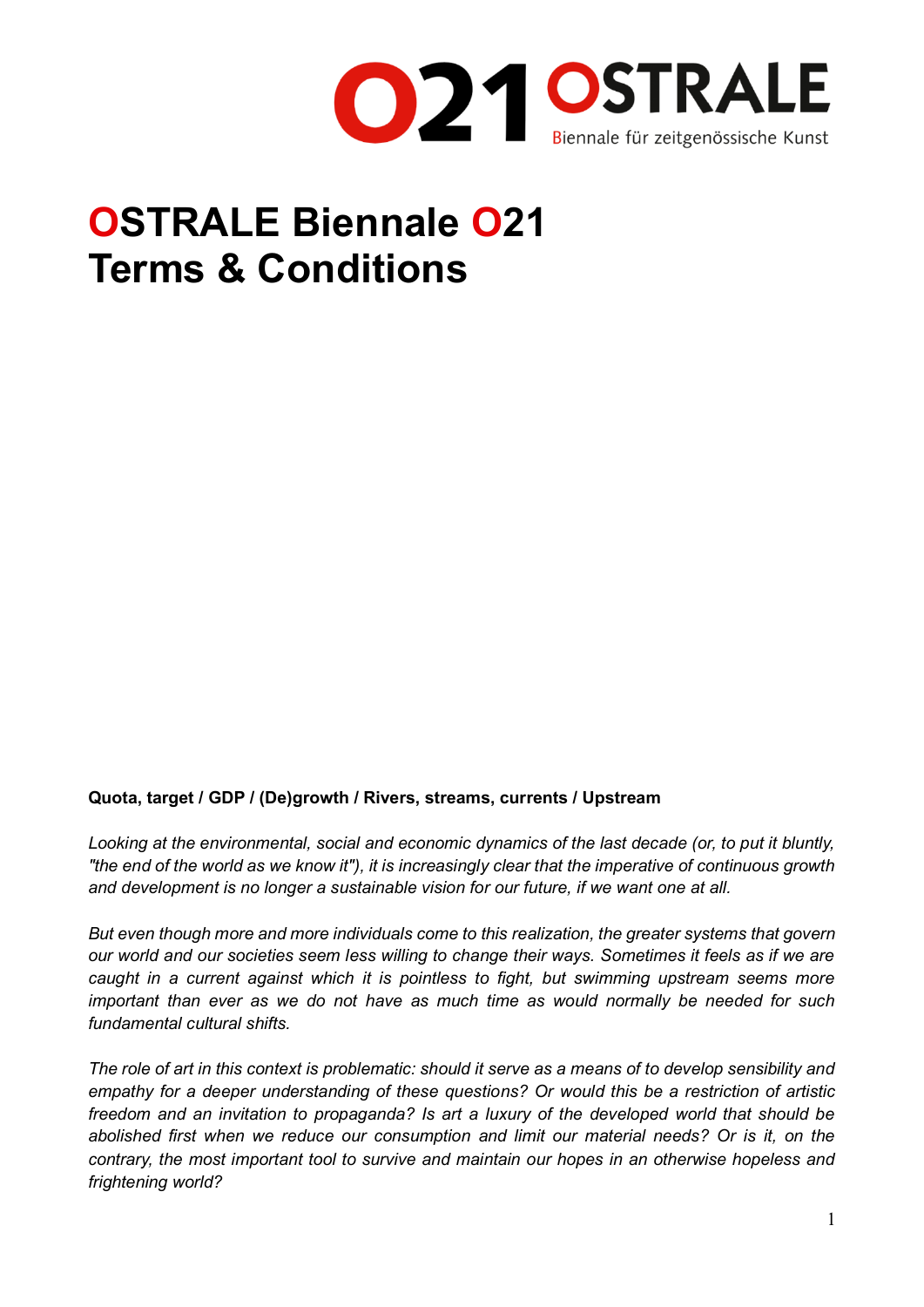

# **PROCEDURE AND DEADLINES**

Application for participation to OSTRALE Biennale O21

| <b>Application process:</b>    | March 25, 2020 to June 28, 2020                                                              |
|--------------------------------|----------------------------------------------------------------------------------------------|
|                                | Please note: Around Easter (April 6-19, 2020)<br>we can only be reached to a limited extent. |
| <b>Duration of exhibition:</b> | July 1, 2021 to October 3, 2021                                                              |
| <b>Follow-up exhibition:</b>   | Kaunas as part of the European Capital of Culture 2022<br>in Lithuania                       |
| 1. Jury meeting:               | 41 <sub>st</sub> calendar week 2020 (October 5-9)                                            |
| 2. Jury meeting:               | 48th calendar week 2020 (November 26-29)                                                     |

Please don't request feedback concerning the selection of the artworks before the jury meetings took place. Information regarding the final decision will be given two weeks after the jury meetings at earliest.

Jury members: The jury consists of renowned art scholars, curators and art historians from four Eastern European countries, including the OSTRALE direction:

Patricija Gilyte, LITHUANIA Krisztián Kukla, HUNGARY Ivana Mestrov & Natasa Bodrozic (Slobodne Veze / Loose Associations) CROATIA Andrea Hilger & Antka Hofmann (OSTRALE) EAST GERMANY N.N. (GERMANY)

The decision of the jury will be communicated in written form (via Email).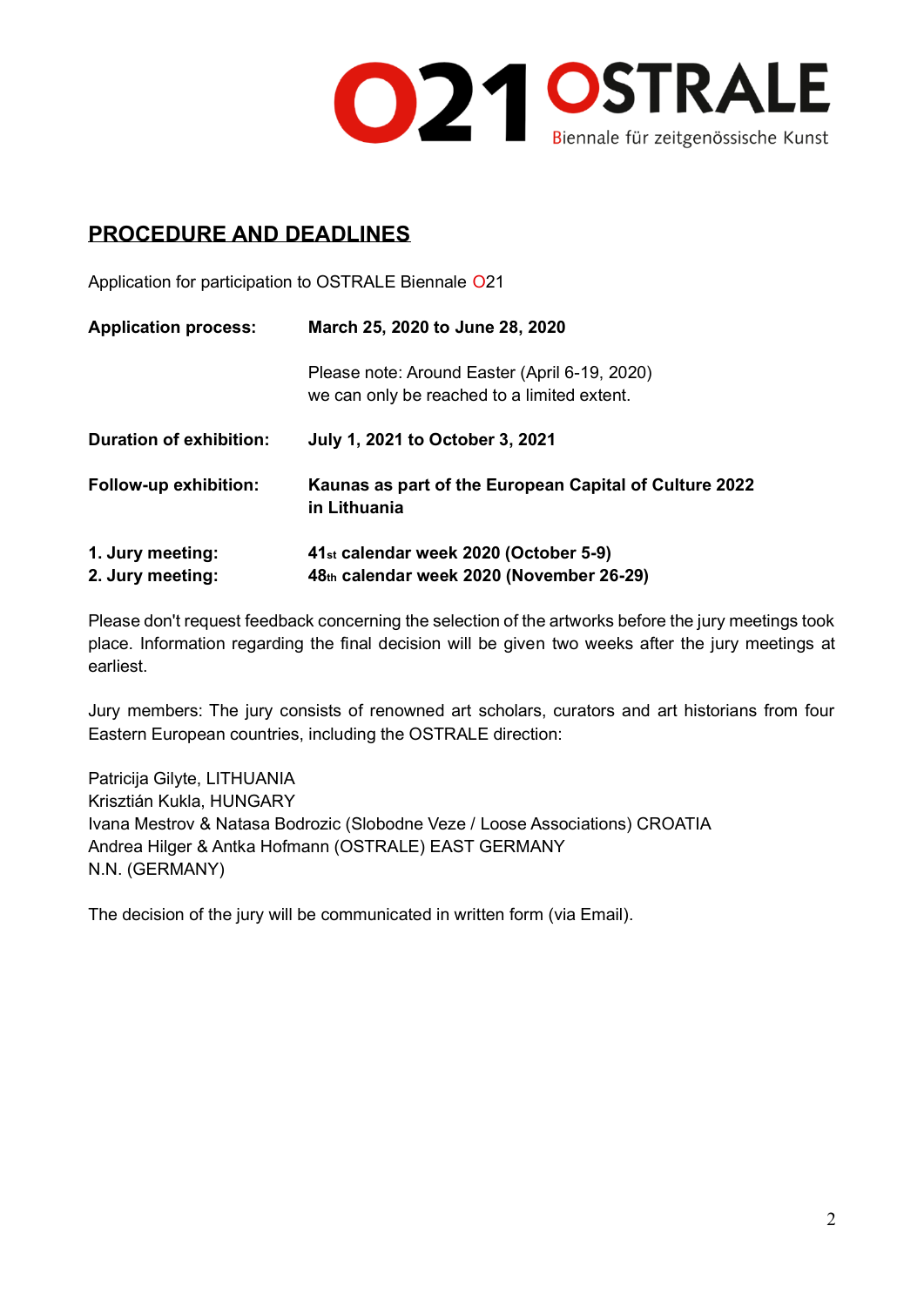

# **TERMS & CONDITIONS OF PARTICIPATION**

## **Cost sharing/Participation procedure**

The participation fee (administration expenses) amounts to  $12,00 \in$  per participant (not per artwork!) and  $6,00 \in$  for art students who provide a valid student identity card. The registration will not be considered as complete and not be admitted to the curators scrutiny until the entire amount will be paid to the OSTRALE- account.

In case the applicant is not selected by the jury, the participation fee will not be reimbursed. Additionally, we want to indicate that the participation fee is due only to occurring administration expenses of the selection process. There won´t be any further costs over the course of the participation in the exhibition. Costs for transportation, catalogues, the organization of exhibitions, material for artistic residencies, insurance, as well as travel and accommodation expenses for artists invited by the OSTRALE/by the organizer to install their artworks themselves (before the opening of the exhibition) will be fully covered by the organizer. The curators will also invite artists who are not taking part in the application process. In this way OSTRALE aims at providing a platform for both established and emerging artists.

## **1. General**

All required data should only be uploaded to the OSTRALE – registration database. The entries in the database provide the foundation of the jury meetings, the selection process, the transport, assembling /dissembling and later for the catalogue layout. Therefore, we ask you to provide information as precise as possible.

The OSTRALE data protection regulations apply, as they are described in OSTRALE Data Privacy [Policy.](https://ostrale.de/en/imprint.html) [\(Find it here\)](https://ostrale.de/en/imprint.html)

Up to 5 artworks per applicant can be submitted, regardless of whether they are series or single works.

Up to 3 images per artwork can be uploaded. When the artwork is a series, one of the three images has to show an overall view.

Moreover, please make sure that the web links are functional and that video files can be accessed, and/or transmitted passwords are current and are usable for up to six months. Please note that we do NOT require originals for the jury meetings. Video files are to be uploaded to Vimeo with the download function enabled.

# **2. Publication**

"*I agree that with the participation in OSTRALE Biennale O21 I authorize OSTRALE to use and reproduce my work for press materials/catalogues/other publications as well as for documentation*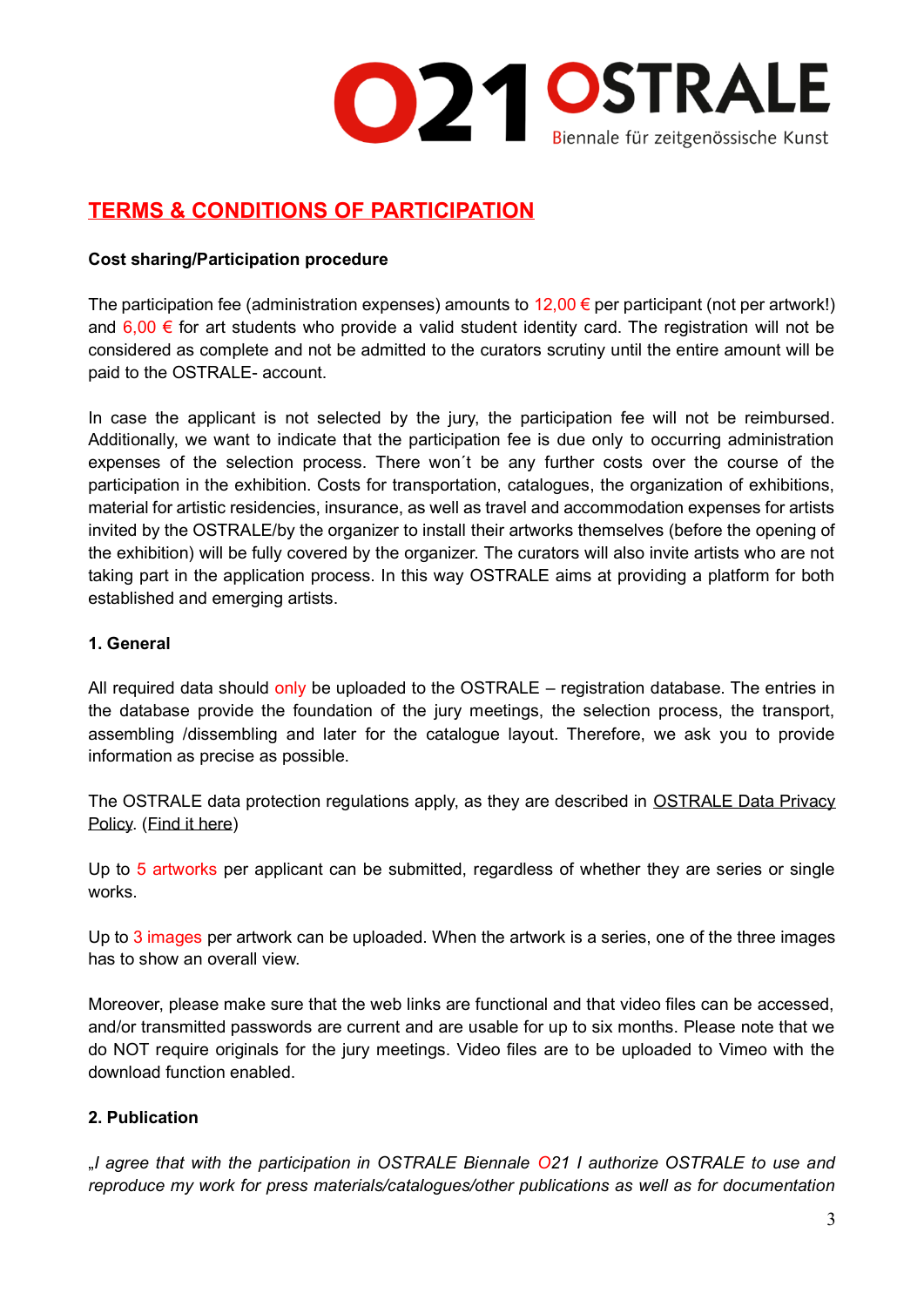

*in the website catalogue free of charge.The OSTRALE reserves all copyrights in frame of the event. I give my consent that all documentation, regardless of medium, may be produced and used by the organizer.*"

"*By participating in OSTRALE Biennale O21 I exempt the event organizer, provided that I am the sole author, from charges to the user/agent rights for publications in the context of the exhibition and all related events.*"

"*I acknowledge that the text I am submitting as synopsis is informative and flawless in expression and style, and explains my artistic approach to the main theme in a concise way. I agree that this text may be used for the exhibition catalogue of OSTRALE Biennale O21. OSTRALE reserves the right to make editorial changes.*"

## **3. Insurance**

OSTRALE Biennale is a non-commercial exhibition for the promotion and presentation of international contemporary art on current topics.

We guarantee an insured art transport, exhibition insurance plus professional installation and dismantling on site.

Furthermore, we provide accommodation and cover travel expenses if the installation process is especially complicated, as far as this is possible within the funding framework.

OSTRALE guarantees the best possible artwork and transport insurance protection. However, not all exhibition spaces offer the possibilities of insurance coverage (e.g. the outdoor area of OSTRALE and art in public spaces).

By accepting the terms and conditions you agree to the following statement:

"*By agreeing to the installation of my artwork, I agree to be solely responsible for it, and I agree to bear the risk of not being insured against potential damage.*"

A large part of insurance protection during the transport is dependent on the packaging and safety measures applied to the artwork in the freight hold.

By accepting the conditions of participation you also agree with the following statement:

"*The artist himself is responsible for the packaging/alterations/damage of the work, when providing unclear or incomplete instructions for the hangling of the artwork, or in case of inaccurate packaging by the artist. The artworks have to be labeled and packaging should be reusable for the return transport (edge protection, bubble wrap, box, visible labeling of fragility and orientation arrows). The driver and myself/the gallery owner together will be responsible for securing the goods in the loading space. I / my representative will sign a protocol which will be carried along, in which is declared that*